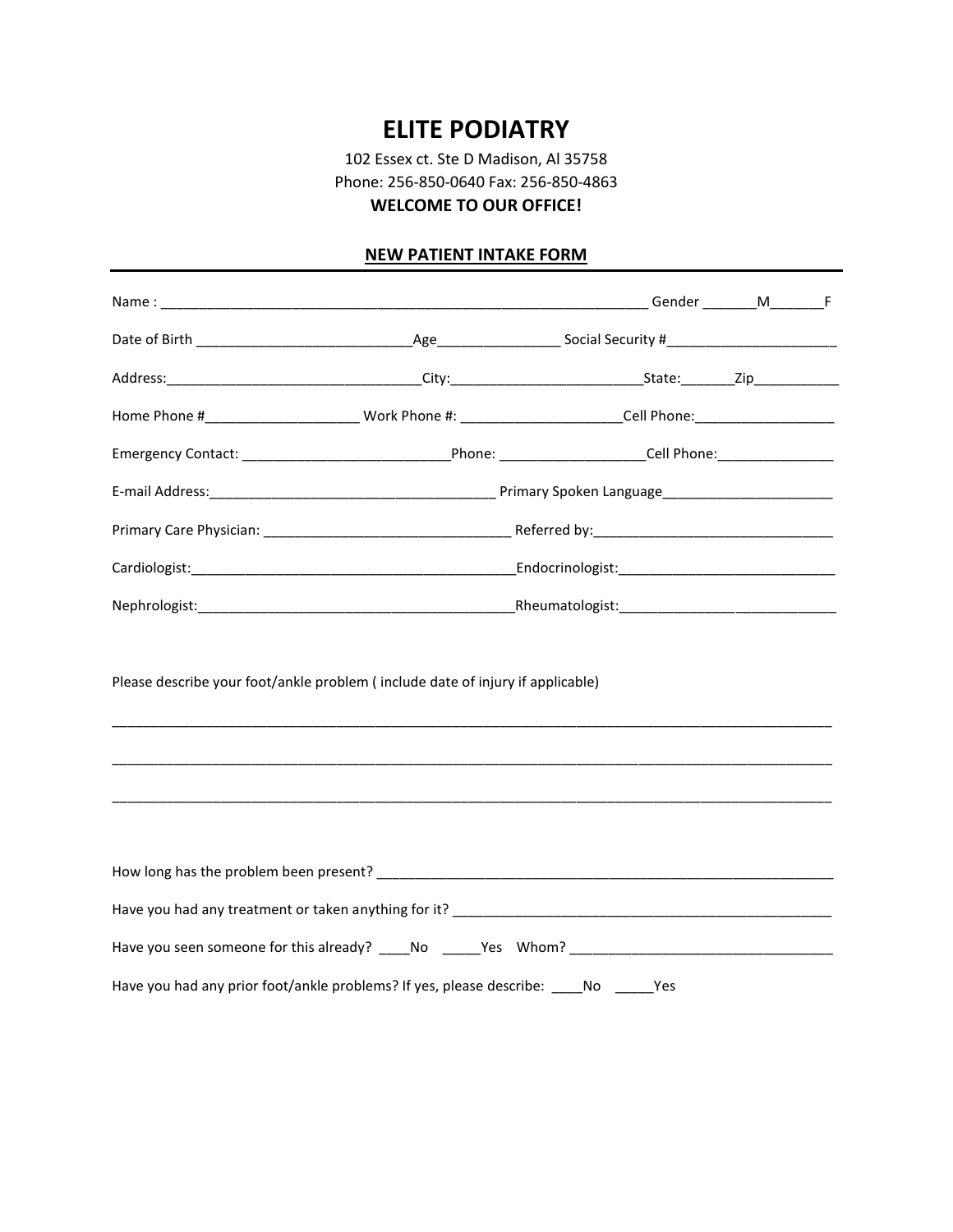#### **ALLERGIES**

Please check all allergies: \_\_\_\_\_ Medications:\_\_\_\_\_\_\_\_\_\_\_\_\_\_\_\_\_\_\_\_\_\_\_\_\_\_\_\_\_\_\_\_\_\_\_\_\_\_\_\_\_\_\_\_\_\_\_\_\_\_\_\_\_\_\_\_\_\_\_\_\_\_\_\_\_\_\_\_\_\_\_\_\_\_\_\_\_ \_\_\_\_\_ Foods: \_\_\_\_\_\_\_\_\_\_\_\_\_\_\_\_\_\_\_\_\_\_\_\_\_\_\_\_\_\_\_\_\_\_\_\_\_\_\_\_\_\_\_\_\_\_\_\_\_\_\_\_\_\_\_\_\_\_\_\_\_\_\_\_\_\_\_\_\_\_\_\_\_\_\_\_\_\_\_\_\_\_ \_\_\_\_\_ Tapes or Topical Skin Sensitivity \_\_\_\_\_ Other: \_\_\_\_\_\_\_\_\_\_\_\_\_\_\_\_\_\_\_\_\_\_\_\_\_\_\_\_\_\_\_\_\_\_\_\_\_\_\_\_\_\_\_\_\_\_\_\_\_\_ What types of reactions have you experienced? \_\_\_\_\_\_\_\_\_\_\_\_\_\_\_\_\_\_\_\_\_\_\_\_\_\_\_\_\_\_\_\_\_\_\_\_\_\_\_\_\_\_\_\_\_\_\_\_\_\_\_\_\_\_\_\_\_\_\_\_\_\_\_\_\_\_\_\_\_\_\_\_\_\_\_\_\_\_\_\_\_\_\_\_\_\_\_\_\_\_\_\_\_

# **MEDICATIONS**

\_\_\_\_\_\_\_\_\_\_\_\_\_\_\_\_\_\_\_\_\_\_\_\_\_\_\_\_\_\_\_\_\_\_\_\_\_\_\_\_\_\_\_\_\_\_\_\_\_\_\_\_\_\_\_\_\_\_\_\_\_\_\_\_\_\_\_\_\_\_\_\_\_\_\_\_\_\_\_\_\_\_\_\_\_\_\_\_\_\_\_\_\_

Please list all medications and the dosages:

| <b>.</b>   |                                                      |                                        |
|------------|------------------------------------------------------|----------------------------------------|
| <u>. .</u> | ________                                             | ____________________<br>____<br>______ |
| J.         | ______________                                       |                                        |
| ᠇.         |                                                      |                                        |
| <u>.</u>   | ___________________________<br>_____________________ | ______<br>___                          |

#### **PERSONAL MEDICAL HISTORY**

# **\*\*\* Check those that apply to you now or have applied to you in the past \*\*\***

| Frequent Headache/Migraines   | Anemia/Blood Disorders                 |
|-------------------------------|----------------------------------------|
| Liver Disorder                | Pneumonia                              |
| <b>Kidney Disease</b>         | Drug/Alcohol Abuse                     |
| Dialysis M W F or TTH SA      | <b>Epilepsy or Seizures</b>            |
| Diabetes Average Blood Sugar  | Prolonged Bleeding Time                |
| Asthma                        | Stomach/ Ulcer Disorder                |
| Emphysema                     | Thyroid/Parathyroid Disease            |
| <b>Heart Trouble</b>          | <b>High Blood Pressure</b>             |
| Stroke                        | Arthritis                              |
| Chest Pain on Mild Exertion   | <b>Psychiatric Treatment</b>           |
| Gout                          | <b>Emotional Problems/Tension</b>      |
| <b>BLOOD CLOTS</b>            | Asthma/Hay Fever / Shortness of Breath |
| Tumor/Abnormal Growth/ Cancer | <b>Sexually Transmitted Disease</b>    |
| Ear, Nose, Throat Disorder    | Prostate Disorder                      |
| Hepatitis/HIV                 | Other                                  |

## **PATIENT INFORMATION**

| Do you smoke currently? Yes No How many packs per day? | For how many years?                 |
|--------------------------------------------------------|-------------------------------------|
| Have you smoked previously? ______Yes _______ No       | When did you quit?_____________     |
| Number of caffeine drinks per day?                     | Amount of alcohol consumed per week |
| For women only: Are you pregnant?                      | How many months?                    |